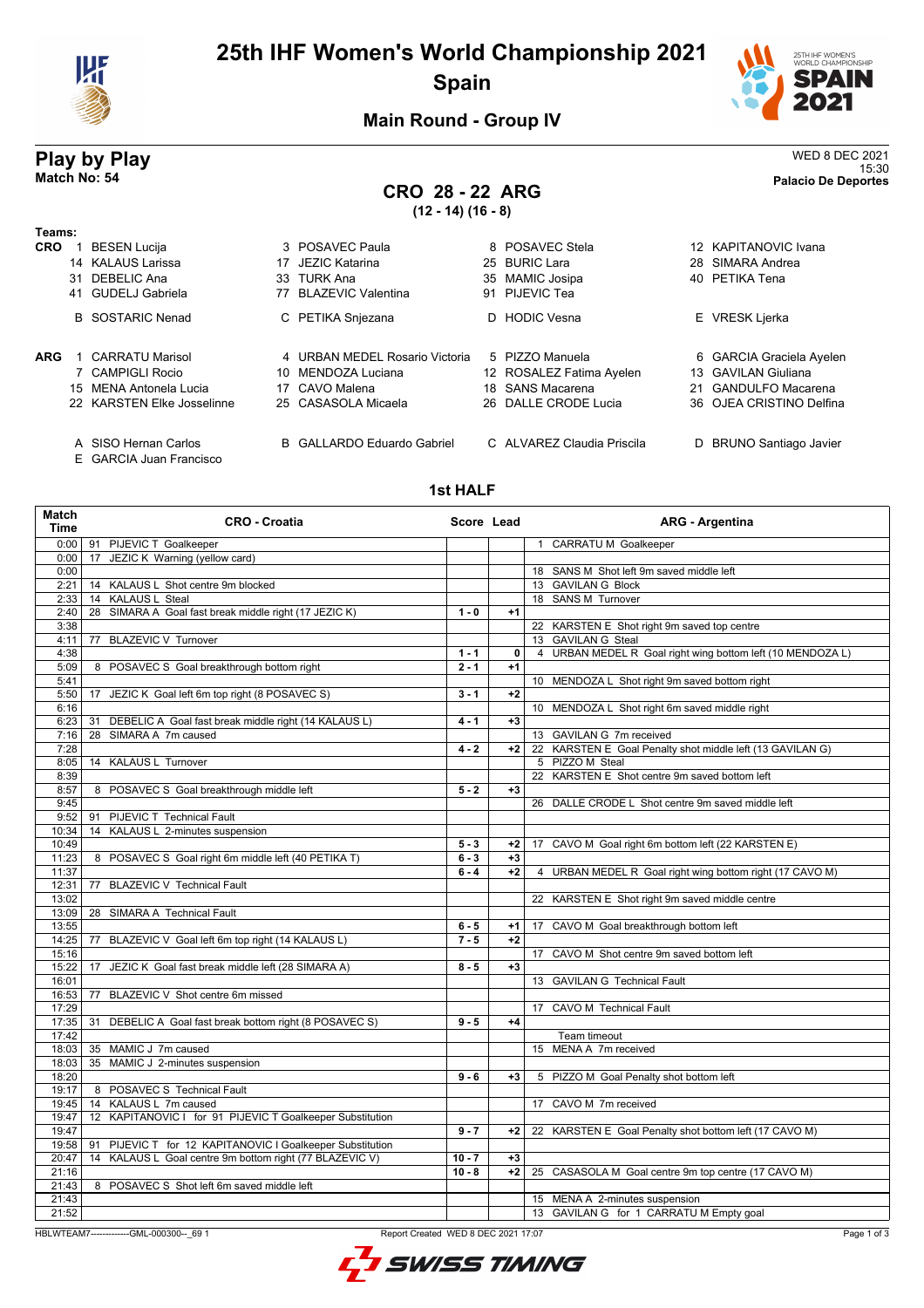



# **Main Round - Group IV**

**Play by Play** WED 8 DEC 2021 15:30 **Match No: 54 Palacio De Deportes**

## **CRO 28 - 22 ARG (12 - 14) (16 - 8)**

#### **1st HALF**

| Match<br>Time | <b>CRO - Croatia</b>                                     | Score Lead |      | <b>ARG - Argentina</b>                                   |
|---------------|----------------------------------------------------------|------------|------|----------------------------------------------------------|
| 22:37         |                                                          |            |      | CARRATU M for 25 CASASOLA M Goalkeeper back              |
| 22:46         |                                                          | $10 - 9$   | $+1$ | 17 CAVO M Goal right 6m bottom left (22 KARSTEN E)       |
| 23:20         | Team timeout                                             |            |      |                                                          |
| 23:35         | BLAZEVIC V Goal left 6m middle right (28 SIMARA A)<br>77 | $11 - 9$   | $+2$ |                                                          |
| 24:30         |                                                          | $11 - 10$  | $+1$ | 22 KARSTEN E Goal centre 9m bottom left (17 CAVO M)      |
| 24:55         | POSAVEC S Goal right 6m bottom centre (17 JEZIC K)<br>8  | $12 - 10$  | $+2$ |                                                          |
| 25:27         | 14 KALAUS L 2-minutes suspension                         |            |      |                                                          |
| 25:44         |                                                          | $12 - 11$  | $+1$ | 15 MENA A Goal centre 6m bottom right (17 CAVO M)        |
| 26:19         | PETIKA T Shot centre 6m blocked<br>40                    |            |      | 22 KARSTEN E Block                                       |
| 26:28         | 8 POSAVEC S Shot centre 6m saved middle left             |            |      |                                                          |
| 26:32         |                                                          | $12 - 12$  | 0    | 26 DALLE CRODE L Goal left wing bottom right (5 PIZZO M) |
| 27:21         | PETIKA T Shot right 6m saved middle left<br>40           |            |      |                                                          |
| 27:28         | <b>JEZIC K Steal</b><br>17                               |            |      | 17 CAVO M Turnover                                       |
| 27:49         | PETIKA T Shot centre 6m saved middle right<br>40         |            |      |                                                          |
| 28:25         |                                                          | $12 - 13$  | -1   | 25 CASASOLA M Goal centre 9m middle right (17 CAVO M)    |
| 29:19         | 14 KALAUS L Technical Fault                              |            |      |                                                          |
| 29:39         | B SOSTARIC N Warning (yellow card) bench punishment      |            |      |                                                          |
| 29:47         |                                                          | $12 - 14$  | -2   | 17 CAVO M Goal left 9m top centre (25 CASASOLA M)        |
| 30:00         | SIMARA A Shot left wing saved top centre<br>28           |            |      |                                                          |

### **2nd HALF**

| <b>Match</b><br>Time                                                                          | <b>CRO - Croatia</b>                                         | Score Lead |                         | <b>ARG - Argentina</b>                                         |  |  |
|-----------------------------------------------------------------------------------------------|--------------------------------------------------------------|------------|-------------------------|----------------------------------------------------------------|--|--|
| 30:25                                                                                         |                                                              |            |                         | 1 CARRATU M Goalkeeper                                         |  |  |
| 30:25                                                                                         | 8 POSAVEC S 7m received                                      |            |                         | 26 DALLE CRODE L 7m caused                                     |  |  |
|                                                                                               | 30:43   77 BLAZEVIC V Penalty shot saved middle right        |            |                         |                                                                |  |  |
|                                                                                               | 30:00 91 PIJEVIC T Goalkeeper                                |            |                         |                                                                |  |  |
| 31:37                                                                                         | 31 DEBELIC A Block                                           |            |                         | 25 CASASOLA M Shot centre 9m blocked                           |  |  |
| 31:58                                                                                         | 8 POSAVEC S Goal fast break middle left (91 PIJEVIC T)       | $13 - 14$  | $-1$                    |                                                                |  |  |
| 32:29                                                                                         |                                                              |            |                         | 17 CAVO M Shot right 6m saved bottom left                      |  |  |
| 32:35                                                                                         | 17 JEZIC K Goal fast break bottom centre (14 KALAUS L)       | $14 - 14$  | 0                       |                                                                |  |  |
| 33:09                                                                                         | 17 JEZIC K 7m caused                                         |            |                         | 25 CASASOLA M 7m received                                      |  |  |
| 33:27                                                                                         |                                                              |            |                         | 22 KARSTEN E Penalty shot saved bottom right                   |  |  |
| 34:06                                                                                         |                                                              | $14 - 15$  | -1                      | 17 CAVO M Goal breakthrough bottom left                        |  |  |
| 34:42                                                                                         | 33 TURK A Shot right wing saved top centre                   |            |                         |                                                                |  |  |
| 35:15                                                                                         | JEZIC K 7m caused<br>17                                      |            |                         | 15 MENA A 7m received                                          |  |  |
| 35:15                                                                                         | JEZIC K 2-minutes suspension<br>17                           |            |                         |                                                                |  |  |
| 35:15                                                                                         |                                                              |            |                         | 5 PIZZO M Penalty shot missed                                  |  |  |
| 35:31                                                                                         | Turnover bench/team                                          |            |                         |                                                                |  |  |
| 36:13                                                                                         |                                                              |            |                         | <b>CAVO M Technical Fault</b><br>17                            |  |  |
| 36:49                                                                                         | 8 POSAVEC S Shot centre 6m saved middle right                |            |                         |                                                                |  |  |
| 37:39                                                                                         | JEZIC K Steal<br>17                                          |            |                         | 15 MENA A Turnover                                             |  |  |
| 38:15                                                                                         | 14 KALAUS L Shot left 9m blocked                             |            |                         | 15 MENA A Block                                                |  |  |
| 38:55                                                                                         |                                                              |            |                         | 6 GARCIA G Shot right 9m missed                                |  |  |
| 39:07                                                                                         | 14 KALAUS L Goal left 6m middle right (8 POSAVEC S)          | $15 - 15$  | 0                       |                                                                |  |  |
| 40:08                                                                                         |                                                              |            |                         | 25 CASASOLA M Shot centre 9m missed                            |  |  |
|                                                                                               | 40:20 31 DEBELIC A Turnover                                  |            |                         | 1 CARRATU M Steal                                              |  |  |
| 40:23                                                                                         | 91 PIJEVIC T 7m caused                                       |            |                         | 22 KARSTEN E 7m received                                       |  |  |
| 40:23                                                                                         | 91 PIJEVIC T 2-minutes suspension                            |            |                         |                                                                |  |  |
| 40:23                                                                                         | 12 KAPITANOVIC I for 33 TURK A Goalkeeper back               |            |                         |                                                                |  |  |
| 40:23                                                                                         |                                                              |            |                         | 22 KARSTEN E Penalty shot saved middle right                   |  |  |
| 41:00                                                                                         |                                                              | $15 - 16$  | -1                      | 10 MENDOZA L Goal centre 9m bottom right (22 KARSTEN E)        |  |  |
| 41:31                                                                                         | 8 POSAVEC S Goal breakthrough middle right                   | $16 - 16$  | 0                       |                                                                |  |  |
| 41:55                                                                                         |                                                              | $16 - 17$  | $-1$                    | 10 MENDOZA L Goal right 9m top right (22 KARSTEN E)            |  |  |
| 42:36                                                                                         | 3 POSAVEC P Goal left wing bottom right (77 BLAZEVIC V)      | $17 - 17$  | $\overline{\mathbf{0}}$ |                                                                |  |  |
| 43:11                                                                                         | 14 KALAUS L for 91 PIJEVIC T Empty goal                      |            |                         |                                                                |  |  |
| 43:21                                                                                         |                                                              | $17 - 18$  | -1 l                    | 10 MENDOZA L Goal centre 9m bottom left (6 GARCIA G)           |  |  |
| 43:48                                                                                         | PIJEVIC T for 12 KAPITANOVIC I Goalkeeper Substitution<br>91 |            |                         |                                                                |  |  |
| 43:54                                                                                         | BLAZEVIC V Shot centre 6m missed<br>77                       |            |                         |                                                                |  |  |
| 44:49                                                                                         |                                                              |            |                         | 25 CASASOLA M Shot centre 6m saved middle right                |  |  |
| 44:58                                                                                         |                                                              |            |                         | 15 MENA A 2-minutes suspension                                 |  |  |
| 45:19                                                                                         | 25 BURIC L Goal right wing bottom left (77 BLAZEVIC V)       | $18 - 18$  | $\mathbf{0}$            |                                                                |  |  |
| 45:31                                                                                         |                                                              |            |                         | 7 CAMPIGLI R for 1 CARRATU M Empty goal                        |  |  |
| 45:53                                                                                         | 31 DEBELIC A 7m caused                                       |            |                         | 10 MENDOZA L 7m received                                       |  |  |
| 45:59                                                                                         |                                                              |            |                         | CARRATU M for 7 CAMPIGLI R Goalkeeper back<br>$\mathbf{1}$     |  |  |
| 45:55                                                                                         |                                                              | $18 - 19$  | -1                      | GANDULFO M Goal Penalty shot bottom right (10 MENDOZA L)<br>21 |  |  |
|                                                                                               | 46:18   25 BURIC L Goal right wing top left (77 BLAZEVIC V)  | $19 - 19$  | 0                       |                                                                |  |  |
| 46:26                                                                                         |                                                              |            |                         | 26 DALLE CRODE L for 1 CARRATU M Empty goal                    |  |  |
|                                                                                               |                                                              |            |                         |                                                                |  |  |
| HBLWTEAM7-------------GML-000300-- 69 1<br>Report Created WED 8 DEC 2021 17:07<br>Page 2 of 3 |                                                              |            |                         |                                                                |  |  |